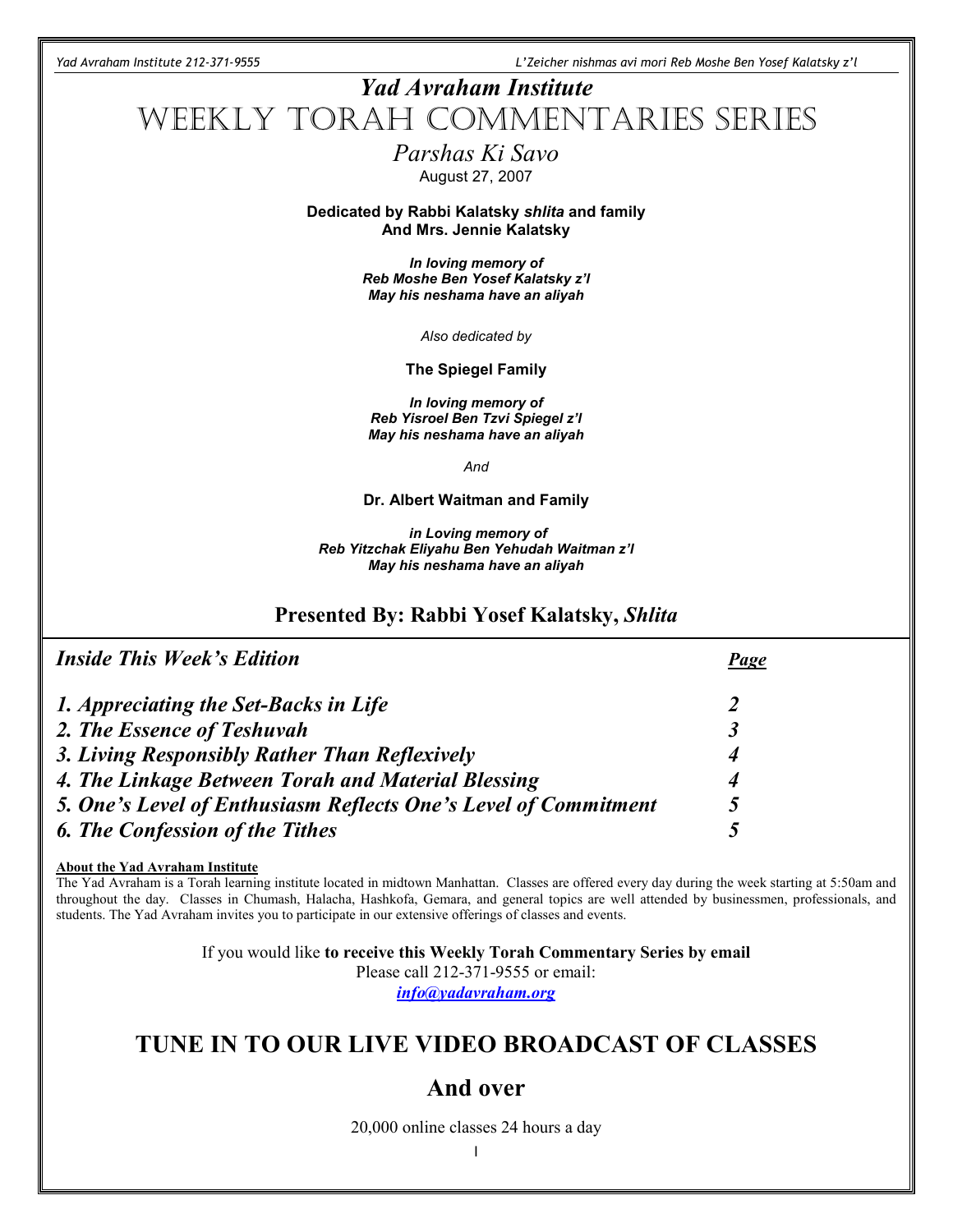Yad Avraham Institute B"H New York August 27, 2007

### Parshas Ki Savo

Presented by Rabbi Yosef Kalatsky, Shlita Dean

# 1. Appreciating the Set-Backs in Life

The Torah tells us that when one brings the first fruits (bekurim) to the Kohen in the Temple, one must declare, "An Aramean tried to destroy my forefather…The Egyptians mistreated us and afflicted us…then we cried out to Hashem…Hashem heard our voice…and took us out of Egypt with a strong hand and with an outstretched arm, with great awesomeness, and with signs and wonders…" By making the declaration of the first fruits, one expresses his indebtedness to G'd for all that He had done for him.

G'd could have redeemed the Jewish people and taken them out of Egypt without miracles, signs, and wonders. He could have simply vanquished the Egyptians and taken the Jewish people to the Promised Land. Nevertheless, He chose to redeem them with "a strong hand and with an outstretched arm, with great awesomeness." In addition, one must also specifically acknowledge and thank G'd for redeeming the Jewish people with revealed miracles. What is the value of such a manner of redemption? Why is this an aspect of the declaration that one must express?

The Jewish people in Egypt were subjected to the most difficult bondage for a reason. It was to cause them to cry out to G'd for His salvation. Although they were pagans, they did not cry out to any other god. The entire context of Egypt, being deprived and afflicted, was necessary for the Jew to come to the realization that he must turn to G'd. Thus, the affliction had infinite value because it was the catalyst for the Jew to ascend and achieve his spiritual potential. Since the Jewish people's response to their difficult situation was crying out to G'd, He responded by taking them out of Egypt with great miracles.

G'd chose to redeem the Jewish people with revealed miracles because it was necessary for their spiritual development to witness such a level of revelation.

Without the revealed miracles of Egypt, the Jewish people would not have been able to be extricated from their idolatrous ways to become the chosen people at Sinai.

One must thank G'd not only for the revealed miracles that He performed for us, but also for the difficult setting in which we were placed. It was within the context of the bondage of Egypt that the Jew was able to make the proper choice to pray to G'd and merit the awesome miracles of the Exodus, which ultimately led to the receiving of the Torah at Sinai.

There is a positive commandment to remember the miraculous redemption from Egypt every day. The verse states regarding this commandment, "…all the days of your life." There is a discussion in the Gemara in Tractate Berachos whether one would be obligated to remember the redemption from Egypt during the era of Moshiach, which will bring revealed miracles that would vastly surpass those of the Exodus. The Gemara concludes that although the miracles of the Messianic era will overshadow those of the redemption of Egypt, the Jew must still recount the wonders of the Exodus. Why is this so?

The precursor to the coming of Moshiach is the "birth pangs of Moshiach (chevlei Moshiach)." Reb Yochanan remarked that the birth pangs of Moshiach would be so difficult that he did not want to be alive during this time. Why is it necessary for the Jewish people to experience the birth pangs of Moshiach?

It is within the context of difficulty that the Jewish people will be given the opportunity to make the proper choice, as they had done in Egypt. If G'd subjects them to tragedy and despite the seeming hopelessness of their situation, they turn to Him, then they will merit the most awesome level of revelation, which is the coming of Moshiach.

One must realize that there is no security apart from G'd Himself. Despite the comforts and security of where we live, the Jew is in a precarious state, which could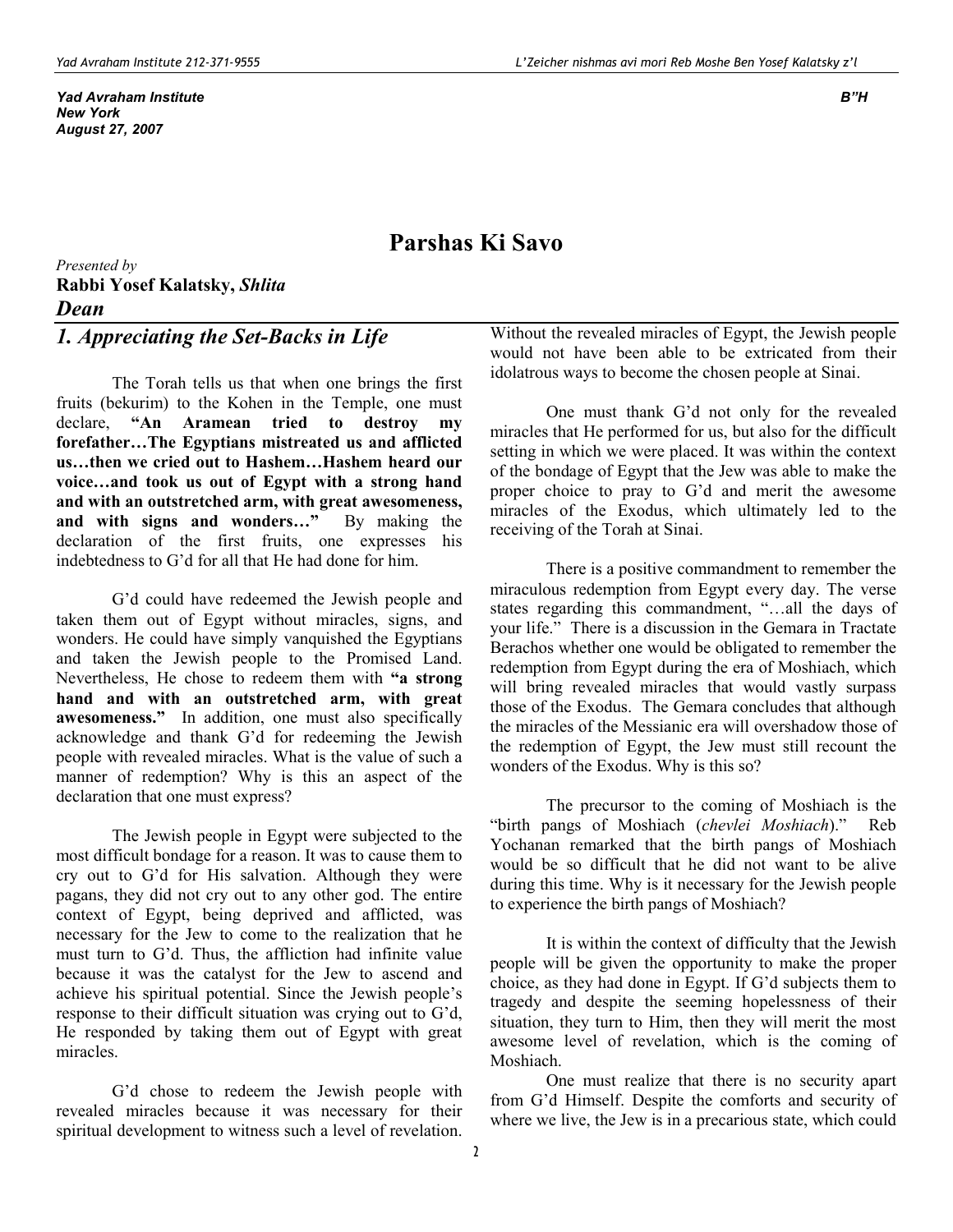turn to tragedy at any moment. Since we are in the month of Elul, a time in which G'd is closest to the Jewish people, we must understand and appreciate that it is only through His Divine Assistance that we are able to survive. It would be foolish to believe that one's success and security is due to his own initiative and ability. We should not regard our difficult situation with despair, rather we should take it as the ultimate opportunity to advance our spirituality as the Jewish people had done in Egypt.

#### 2. The Essence of Teshuvah

 Rambam writes in Hilchos Teshuvah (Laws of Repentance), "Teshuvah (repentance) is special/unique because it brings one close to the Shechina (Divine Presence). As it states in the verse, 'Return Israel to Hashem, your G'd.'… If one does teshuvah, he will be able to attach himself to G'd. Teshuvah brings those who are distant, close to G'd. As recently as yesterday one was despised by G'd. He was considered detestable, distant, and an abomination. However, today after he does teshuvah he is considered by G'd as beloved, precious, and close…How many benefits are there in teshuvah! As it states, 'Your sins separate you from your G'd.' When one cries out G'd, He does not respond. As it states, '(As a sinner) when he does mitzvos G'd rejects them…G'd says, 'Who is asking you to trample My courtyard?' However after the sinner repents is states, 'You are attached to G'd… when you cry out He will respond immediately."

Rambam contrasts one being distant from G'd when he is in a state of sin and being close (Karov) to the Divine Presence after doing teshuvah. The consequence of repentance is closeness to G'd (Karov). When one is Karov, G'd views him as beloved and precious. It is interesting to note that we recite in the Ashrei, "G'd is close to all those who call upon Him sincerely (in truth)." One who is true, does not call upon another only in times of need. A true friend is continuously interested in the welfare of his fellow. When one calls out to G'd, if he at that moment appreciates and values who He is, he is considered to be calling out to G'd "in truth"- and is thus Karov. If one understands and appreciates G'd he will do teshuvah and be close to Him.

 When Nadav and Avihu were struck down, G'd had said, "I will sanctify Myself through those who are closest to Me…" Indicating the special status of one who is "Karov (close)."

 It is interesting to note that on Rosh Hashanah, although it is the Day of Judgment, we do not do teshuvah. The prosecutor (satan) prosecutes the Jewish people unrelentingly, yet we do not repent. Rather we focus on the glory of G'd and coronate Him as our King. We pray for the elimination of chilul Hashem (desecration of G'd's Name) and the unification of the Jewish people. One would think that at this time of intense prosecution, we should acknowledge our sins and repent. We do not do teshuvah on the Day of Judgment because our declaration and acceptance of G'd as our King is an expression of closeness. Acknowledging and recognizing G'd and focusing only on His glory brings about the same closeness as teshuvah.

 When Avraham had been informed that his nephew Lot was taken captive he immediately went forth to do battle with the Four Mighty kings. Although he understood that he would need great miracles to be victorious he did not hesitate in his rescue of Lot. It was only after he had saved his nephew that Avraham was concerned that he had perhaps depleted his merits since G'd had performed many miracles on his behalf. Why did Avraham not have this concern prior to embarking on his mission? It was because Avraham's love and concern for his nephew superseded any concern for himself. Similarly on Rosh Hashanah our love and reverence for G'd and His Glory is primary. We do not focus on ourselves or our need to repent in any way – thus, making our existence secondary to the Glory of G'd. This generates the highest level of love and closeness between G'd and the Jewish people – similar to that of doing teshuvah. Once one is Karov, his repentance/prayers/requests will be heard by G'd. Thus, the prosecution is silenced.

 We refer to G'd as "Avinu (our Father) Malkeinu (our King)." The relationship between child and parent is naturally close and intimate. A child need not be concerned about his shortcomings because the parent understands that although he is not perfect, he is nevertheless loved by the parent because of the relationship. However, a subject must be concerned about his degree of adherence to the will of the king because of his obligation to serve him. Thus, if he were to fail, he would be culpable. This is not so regarding the relationship of child and parent because of the nature of the relationship.

 Chofetz Chaim cites Pirkei D'Rebe Lazar which states that it is easier to do teshuvah during the period of time from the beginning of the month of Elul through Yom Kippur. These days are identified as "the days of mercy." Even if one's teshuvah is not perfect, G'd is willing to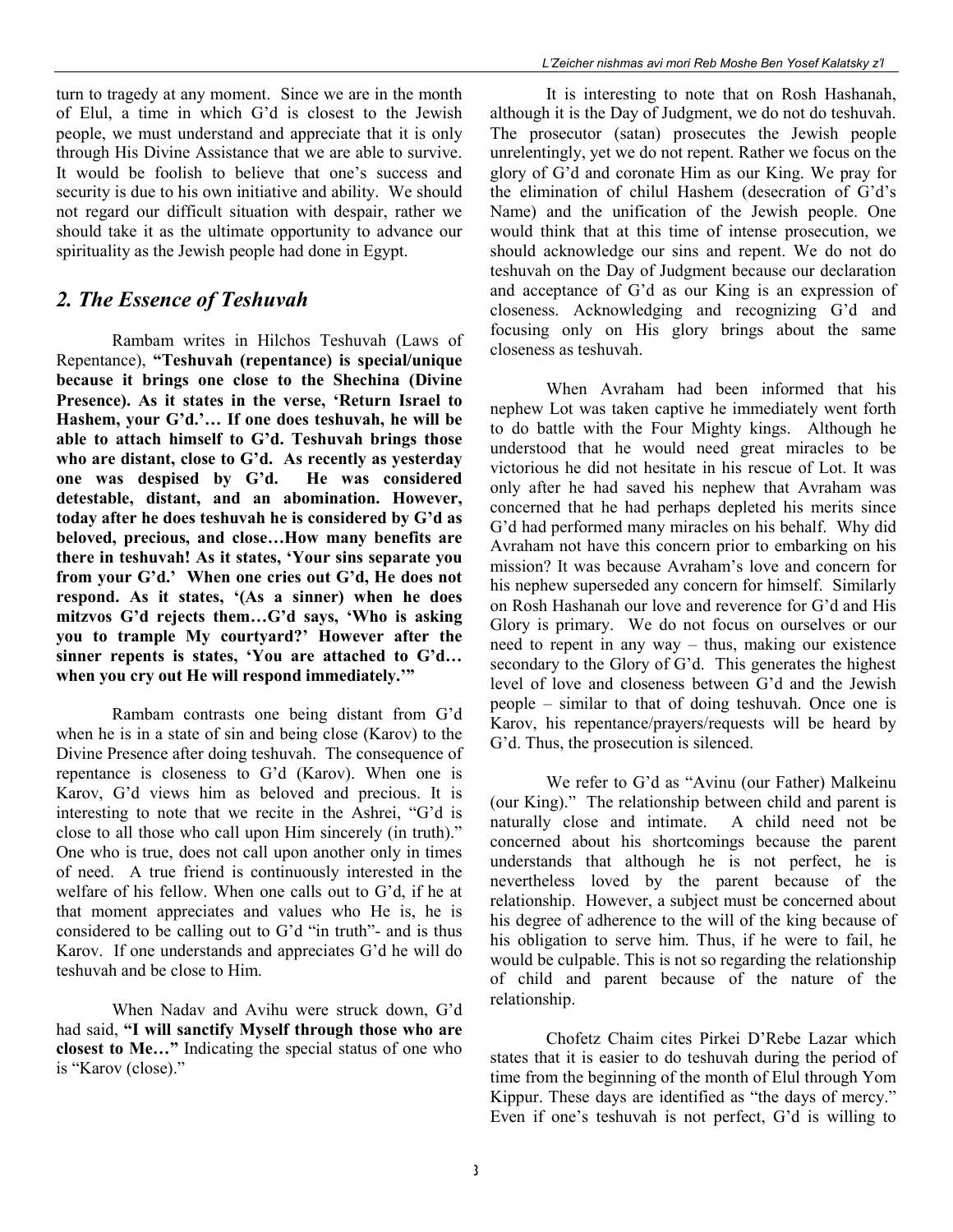accept it during this time because there is a special closeness between Him and the Jewish people. The prophet writes regarding the ten days between Rosh Hashanah and Yom Kippur, "Seek out G'd when He is close." On Rosh Hashanah, G'd is coronated as our King and on Yom Kippur we refer to Him as our Father, which is the ultimate in closeness-that of a parent to a child.

### 3. Living Responsibly Rather Than Reflexively

 The Torah states, "Remember what Amalek did to you…that he happened (karcha) upon you on the way…" Rashi cites Chazal who explain the term "karcha", "The nations of the world were in awe of the Jewish people and were afraid to engage them in battle after witnessing the miracles of Egypt and the splitting of the Sea. However, Amalek was not afraid and attacked them without hesitation. By attacking the Jewish people, Amalek demonstrated to the world that there was no basis to fear the Jewish people. They dispelled the image that the Jew is unapproachable and invincible. It is analogous to a scolding bath that everyone is afraid to approach. A person came and jumped into the hot bath and was scolded. Although he was burned, he cooled the bath for the others to enter. Identically, when Amalek attacked the Jewish people, although they were defeated, they diminished and undermined the world's perception of the Jewish people."

 One would think that the one who jumped into the scolding hot bath should be regarded as an unstable fool. However Chazal do not use this term. They refer to him as, "ben bliyal." The Gemara explains that "bliyal" is one who is "*bli oel* – without a yoke." This individual does not have the yoke of heaven. Thus, he does not have any conscience. Why should having a conscience be a deterrent to jumping into the scolding bath?

 The Gemara in Tractate Bava Kama tells us that one is not permitted to mutilate himself. It is because one is endowed with his physicality by G'd. One does not have the right to destroy that which was given to him by the Creator. One who has a yoke, understands that he has a Master. He is obliged to conduct himself in conformity with the will of the Master. However, if one does not have a yoke, he is not bound to anything other than his own interests and desires. This individual will act reflexively without conscience in order to achieve what he believes to be in his interest – regardless of the consequences. This is Amalek. As the verse states, "They (Amalek) do not fear  $G'd.$ "

 A Jew has consciences because he believes that there is a system of reward and punishment for one's behavior/actions. One who lives with accountability does not act reflexively because he understands that there are consequences (positive or negative).

On Rosh Hashanah we coronate G'd as our King and accept His yoke. The Jew is bound to the will of the King. Because the Jew carries this yoke, he reflects on his actions and behaves in a deliberate manner with a full appreciation of the consequences. Thus, the Jew is able to maximize on the benefits of life because he does not act reflexively as an individual who has no conscience.

### 4. The Linkage Between Torah and Material Blessing

 The Torah states, "It shall be that if you hearken to the voice of Hashem, your G'd, to observe, to perform all of His commandments that I command you this day, then Hashem your G'd, will make you supreme over all the nations of the earth. All these blessings will come upon you and overtake you, if you hearken to the voice of Hashem, your G'd." Sforno explains that if one hearkens to the Word of G'd blessing will come upon him even if he does not take the initiative to seek out the blessing. This is because if one focuses his efforts on fulfilling G'd's Will, then his Torah is primary and his livelihood is secondary. If one's material pursuits are only an incidental and only a means, then blessing will come upon him. However if one's primary focus is the material then one must take the initiative to seek it out.

 There is a classification of person that is applied to unique individuals – "Torason u'mnason – the Torah is his vocation." This is an appellation that applies to individuals whose commitment to Torah goes beyond making it his primary pursuit and his livelihood secondary. The one whose "Torah is his vocation" does not interrupt his Torah study for any reason and does not allow his time to be utilized for any other pursuit. However, one does not need to be at this level in order to be the beneficiary of G'd's blessing. One only needs to make Torah his primary focus and blessing will come upon him.

 If one's material pursuits are only a means to a spiritual end, then G'd will provide because He wants one to be focused on fulfilling His Will rather than on the means itself. If one's primary focus is on the means (the material) and not on the ultimate spiritual end, then he must devote himself to the pursuit of a livelihood.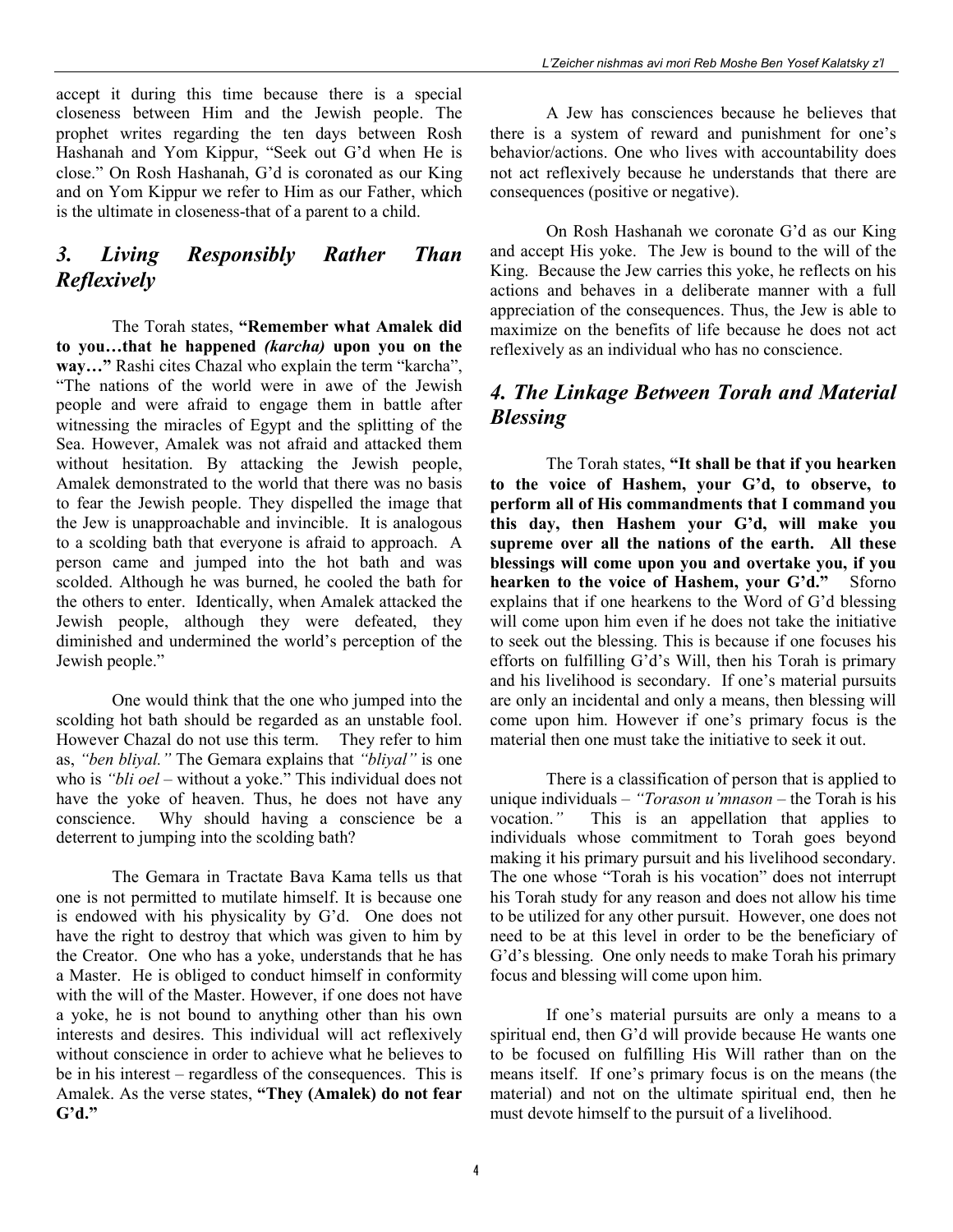The Torah tells us that Avraham, our Patriarch, interrupted his conversation with G'd in order to provide hospitality to the three wayfarers (angels). The Gemara states, "From here we learn that providing hospitality is greater than accepting the Divine Presence." If Avraham was engaged with the Divine Presence, which is the ultimate, how could he interrupt this to provide hospitality to three wayfarers who he had suspected to be idolaters?

 We can understand this with an analogy. If the president of a company summons an employee for a meeting but he refuses to come because he is attending to one of the company's largest clients, the president would assuredly postpone the meeting without hesitation. This is because the employee is fully engaged in accomplishing the goals of the company and the will of the president. The objective of Avraham's hospitality was only to act as a vehicle to espouse monotheism. It is understandable that he should interrupt his conversation with G'd in order to accomplish His Will.

 If the purpose of the Jew in existence is to fulfill the Torah, then it is logical and obvious that G'd does not want him to be engaged in anything that would be a distraction from that purpose. Therefore G'd provides blessing to the individual (without the need for initiative) if his focus is on fulfilling His Will.

 The Torah tells us that when G'd created Adam, He created for him a helpmate, Chava. Chazal explain that the purpose of the helpmate, was so that Adam should not be distracted from engaging in Torah and mitzvos. Chava was to provide for all of Adam's material needs so that he could pursue his spiritual objective in existence. We see from the onset existence that creation was designed with the intent that the Jew should be able to focus completely on Torah and mitzvos. Thus, blessing would then come upon him without any initiative.

### 5. One's Level of Enthusiasm Reflects One's Level of Commitment

The Torah states in the *tochacha* (curses), "But it will be that if you do not hearken to the voice of Hashem, your G'd, to observe all His commandments and all His decrees that I command you today, then all these curses will come upon you and overtake you…Because you did not serve Hashem, your G'd with joy (simcha) and wholeheartedness..." The verse seems to be self –contradictory. It states that all the curses will come upon the Jewish people if they do not heed the

Word of G'd; however, later it states that the curses will come upon them although they may have performed all the mitzvos without joy. It is clear that the Torah is telling us that unless one regards the mitzvos as a privilege, then one will not perform them with joy and wholeheartedness. If one experiences the Torah as a burden, then ultimately he will not perform the mitzvos at all.

The curses came upon the Jewish people because they did not serve G'd with joy, despite the fact that He provided for their every need. When they had entered the Land of Israel, they did not have any material concerns or distraction, yet the Jewish people did not serve G'd with joy. Evidently, they did not appreciate or internalize the privilege of being G'd's Chosen People.

Every day in our prayers we recite many things that identify us as the G'd's people. We say how privileged we are to be His Chosen People and have a share in His Torah. Yet, do we behave in a manner consistent with all of the declarations we make? Are we truly committed to G'd? Do we truly feel fortunate to "sit in the House of G'd?" If one does not serve G'd with love, he will regard the mitzvos as a burden and ultimately will stray from the path of Torah.

Yesod V'Shoresh Havodah writes that when he would hear that a Jewish child was born he would be overcome with tremendous joy because there would be another soldier born into the army of G'd.

From the beginning of the month of Elul until Yom Kippur, G'd is closer to the Jewish people than He is the entire year. He values and loves the Jew at this time in a special and unique way, which is the ultimate. We should take the opportunity to reflect on the privilege of being Chosen as His people and being given His Torah to fulfill with joy and wholeheartedness.

# 6. The Confession of the Tithes

 The Torah states, "When you have finished tithing every tithe of your produce in the third year, the year of the tithe, you shall give to the Levite, to the proselyte, to the orphan, and to the widow…then you shall say before Hashem, your G'd, 'I have removed the holy things from the house…according to whatever commandment You commanded me; I have not transgressed any of your commandments…" After one had given all of the prescribed tithes he is to recite the "vidoy maaser – confession of the tithes." If one had sinned he is obligated to confess as part of the teshuvah